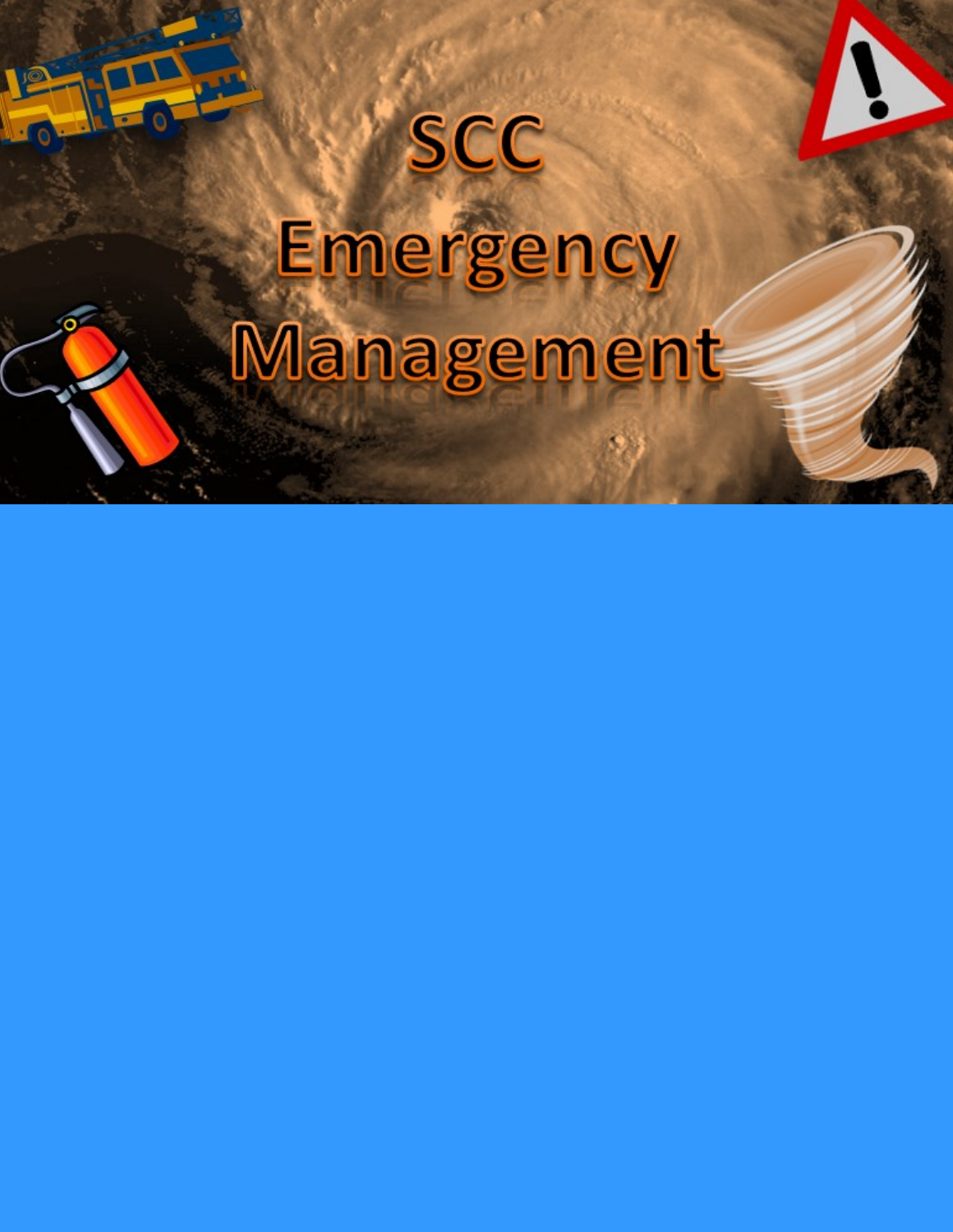## **INTRODUCTION**

Southeastern Community College has developed this Emergency Management Guide to outline the appropriate steps to be followed should an emergency arise on campus. The Emergency Management Guide covers the following: Accident/Serious Injury/Illness, Bomb or Bomb Threat, Evacuation, Fire, Threatening Weather, Hazardous Materials, Intruder/Suspicious Person/Hostage, Stay-in-Place Lockdown (Active Shooter).

The authority to declare a campus emergency will be made by the President or designee. During a period of any major emergency, the College shall place into effect the appropriate procedures necessary in order to meet the emergency needs to maintain educational facilities, with the primary concern being the safety of SCC personnel, students and visitors. When the declaration is made, only authorized personnel will be permitted on campus. Unauthorized persons remaining on site may be subject to arrest in accordance with North Carolina General Statues.

The Emergency Management Guide will be posted in hard copy format on the wall of each classroom, labs, and other strategic places on campus. Keep this guide by your telephone or in a central location for quick reference.

**Campus Security: Ext. 215, 410, 0**

# *Introduction*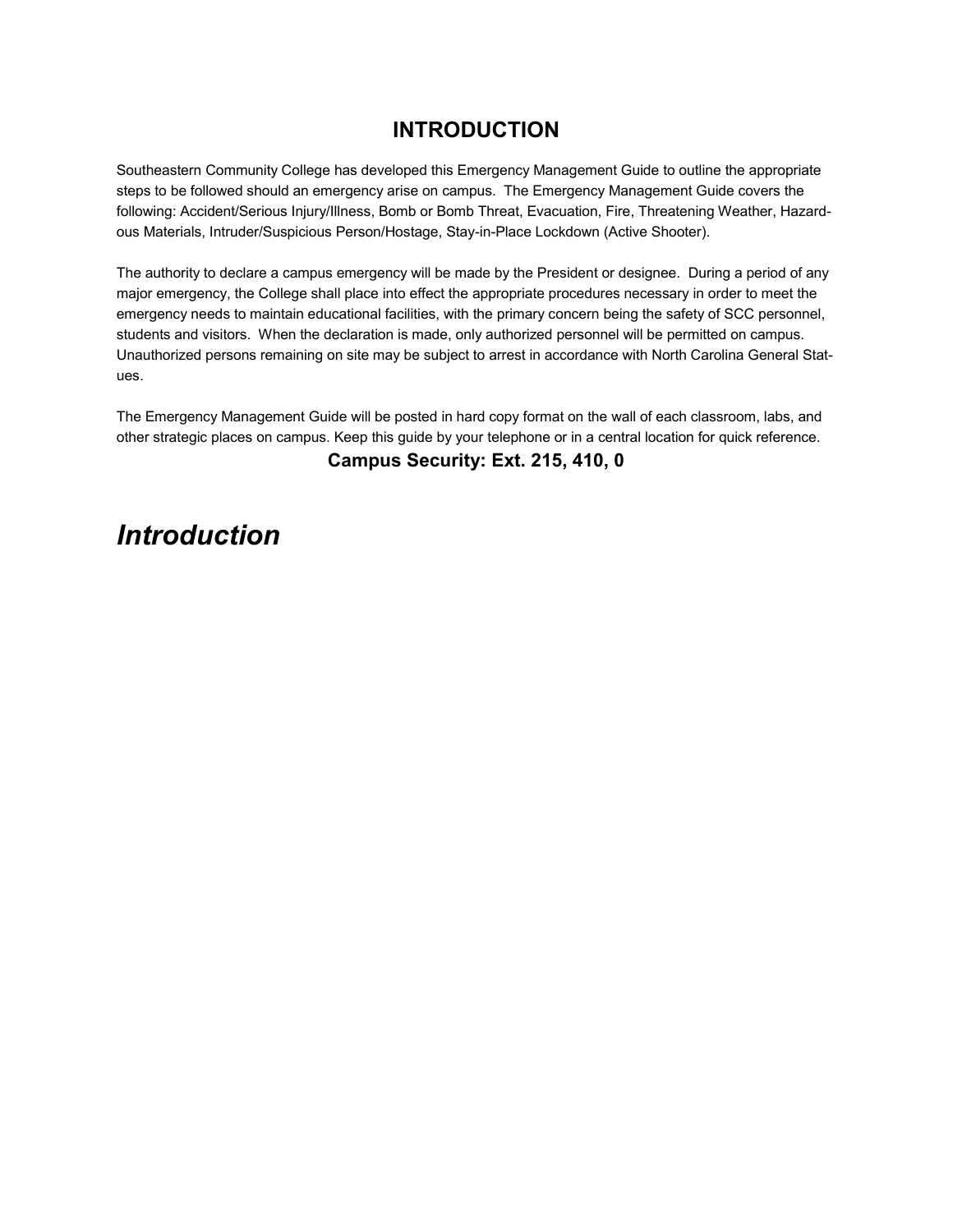## **EMERGENCY REPORTING**

#### **DIAL 9-911 FOR POLICE, FIRE, AND SERIOUS MEDICAL EMERGENCIES**

Remember…Stay calm and help others remain calm. When you are reporting an emergency situation, the fastest, most direct way to obtain emergency assistance is to call **"9-911"**. Give concise, accurate answers to the 911 operator. **Do not hang up until told to do so.** Afterwards, contact Campus Security through the switchboard **"0"** to notify of the emergency.

#### **WHAT THE 911 OPERATOR WILL NEED TO KNOW:**

THIS PHONE NUMBER: Where you are. INSERT PHONE # THIS ADDRESS: Where are you located? INSERT ADDRESS

 $\_$  , and the set of the set of the set of the set of the set of the set of the set of the set of the set of the set of the set of the set of the set of the set of the set of the set of the set of the set of the set of th

NATURE OF THE PROBLEM: What's wrong?

#### **FOLLOWING THE REPORTING OF AN EMERGENCY:**

Stay with the victim An Emergency Response Team member will inform the staff and students as needed Restore calm and move everyone away from the scene Complete an incident form and document in the SCC Business Office

# *Emergency Reporting*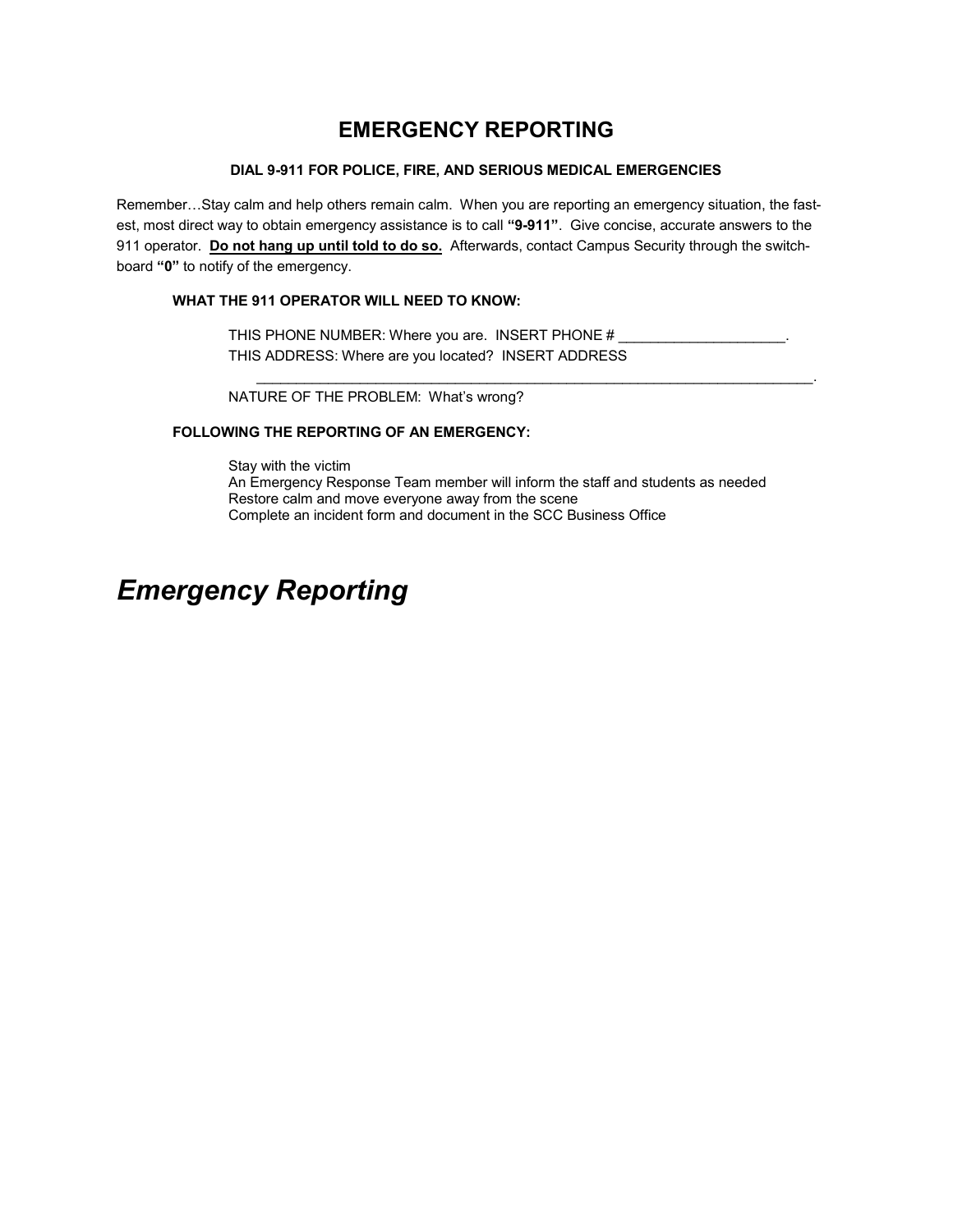## **EMERGENCY NOTIFICATION**

In the event of an emergency on campus, a notification will be sent to all registered students and employees using the campus Regroup system.

Regroup offers a one-click multi-platform emergency notification system that can send out messages regarding any emergency on campus. Messages can be sent out via: email, text message/SMS, voice mail, website, RSS, pagers, mobile devices, and

social media such as, Facebook and Twitter. Regroup integrates with Southeastern Community College's Ellucian's Colleague computer software system.

It is essential that employees and students maintain current contact information through Human Resources or the Registrar's Office.

# *Emergency Notification*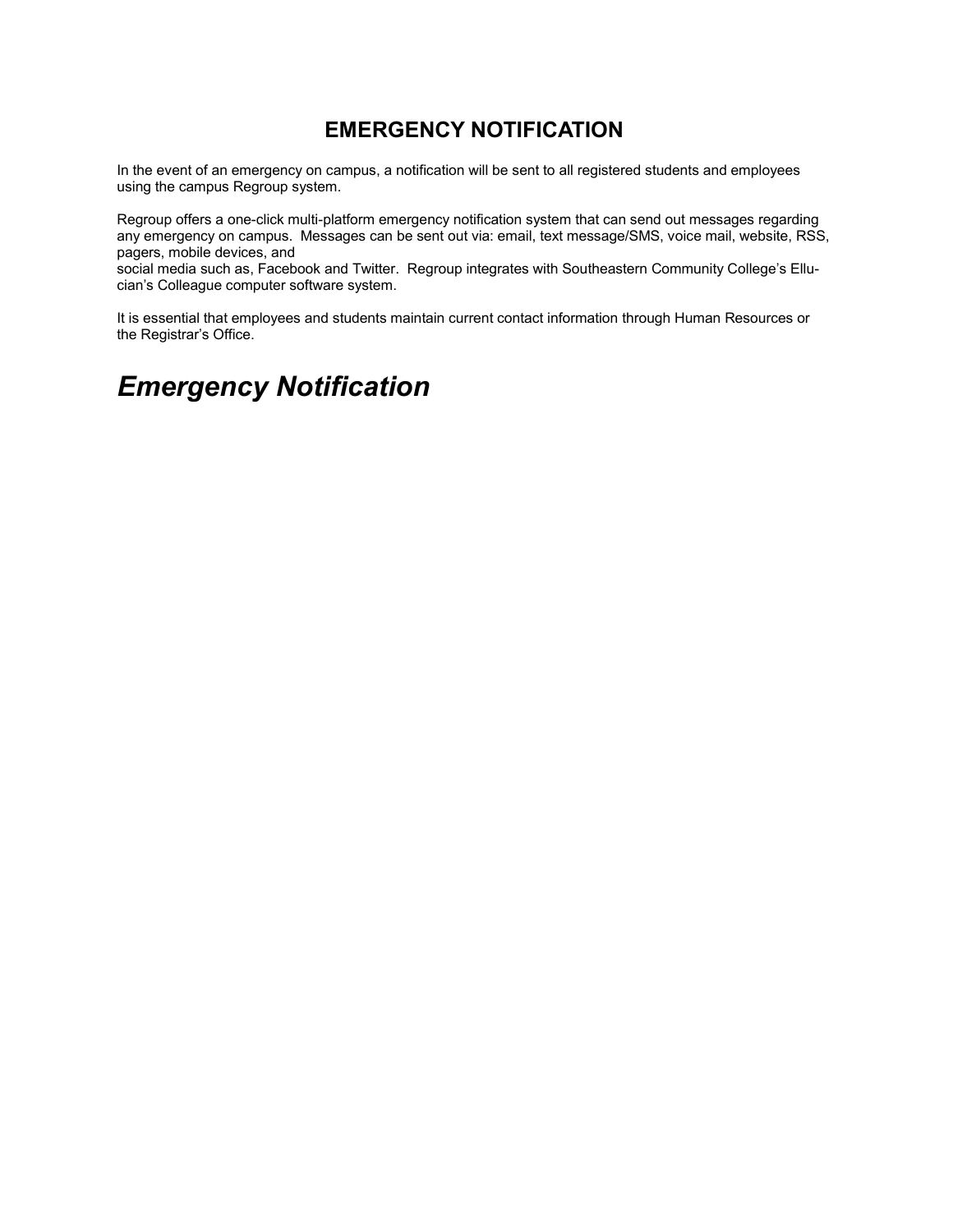## **BUILDING EVACUATION**

## *"Remember…Stay calm and help others remain calm"*

**NOTE:** Any person is authorized to pull a building emergency (fire) alarm in any situation that, in his or her best judgment, requires urgent evacuation notification to others in the building.

When the building alarm sounds (or when told to evacuate by any authorized personnel), walk quickly and calmly to the nearest exit. Persons who refuse to cooperate with a building emergency evacuation will be subject to disciplinary action by the College.

Take essential personal possessions with (e.g. car keys, glasses, purse, and medications).

Assist disabled persons. Do not move injured persons unless there is an imminent threat to their lives. If an injured person's life is in danger, move him or her only as far as necessary for safety. **Do not use elevators in case of fire** – they can become inoperable, which may result in serious injury or death.

Once outside, move to your designated building assembly location (**see Assembly Locations tab**).

Stay away from building entrances and any emergency vehicle access areas until all-clear is given.

Do not reenter a building until the emergency has been resolved and it has been determines that it is safe to reenter.

# *Building Evacuation*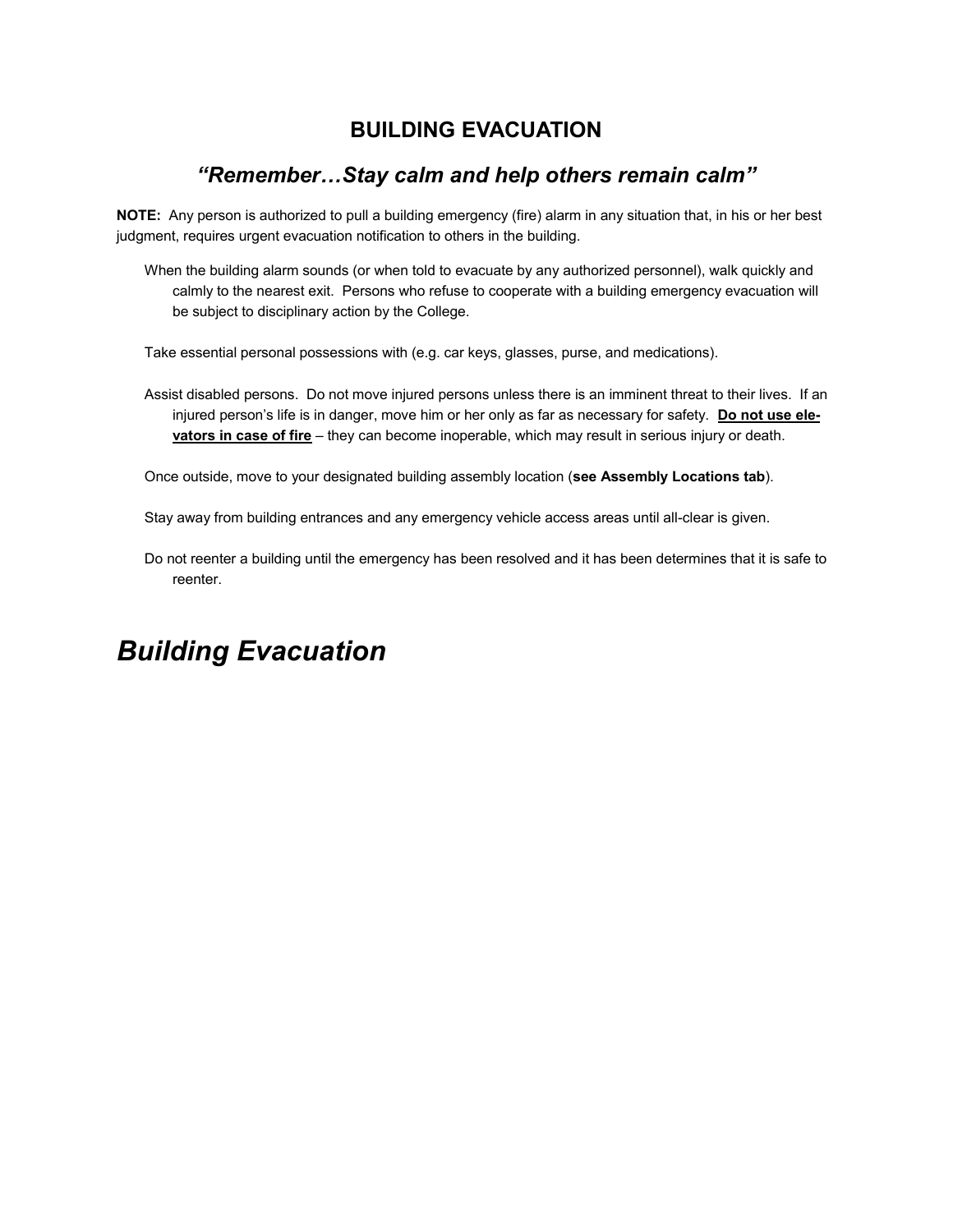# **EVACUATION ASSEMBLY LOCATIONS**

| A           | <b>Administration Building</b>   | Top of Horseshoe Drive  |
|-------------|----------------------------------|-------------------------|
| D           | Auditorium                       | Top of Horseshoe Drive  |
| T           | Continuing Education, SBC        | Top of Horseshoe Drive  |
| <b>CART</b> | Cartrette                        | Chadbourn Hwy E. Side   |
| B           | <b>Technical</b>                 | West of Parking Area    |
| M           | Multi-purpose                    | West of Parking Area    |
| C           | Science                          | West side of gravel lot |
| <b>NES</b>  | <b>Nesmith Student Center</b>    | West side of gravel lot |
| H           | <b>Child Development</b>         | Softball Field          |
| <b>HHS</b>  | <b>Health and Human Services</b> | Softball Field          |
| L           | Library                          | <b>Softball Field</b>   |
| N           | <b>Bookstore</b>                 | West side of gravel lot |
| R           | Nursing                          | <b>Softball Field</b>   |
| S           | Maintenance                      | West side of gravel lot |
| 6           | <b>Classrooms</b>                | West side of gravel lot |
| 9           | Human Resource Development       | West side of gravel lot |
| 11          | Bio-technology                   | West side of gravel lot |

Note: Early College students will assemble at the ball field.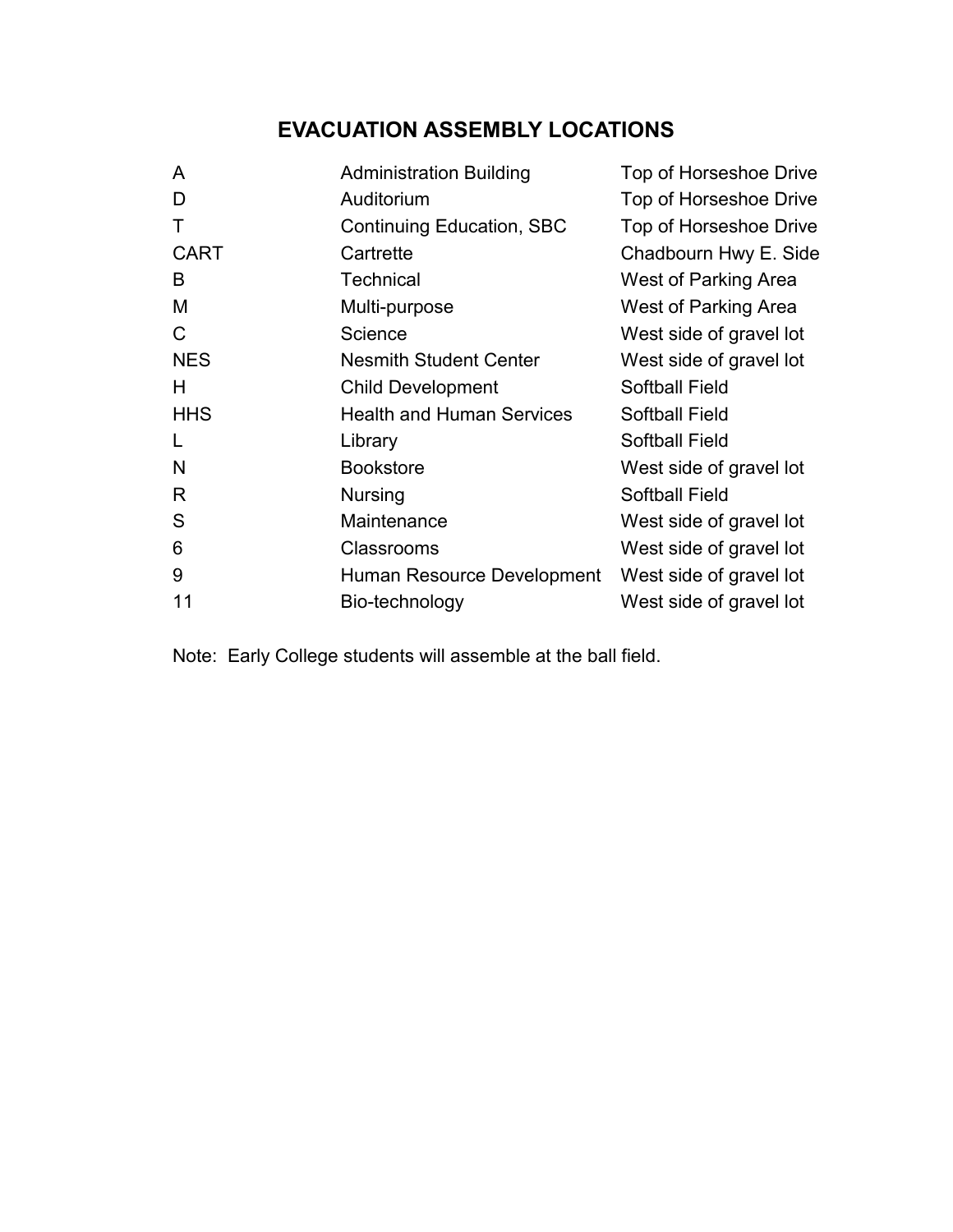## **MEDICAL EMERGECNIES**

## *"Remember…Stay calm and help others remain calm"*

#### **SERIOUS MEDICAL EMERGENCIES:**

#### **IMMEDIATELY DIAL 9-911. Do not hang up until told to do so.**

Contact Campus Security through the switchboard **"0"** to notify of the emergency.

**Medical assistance should be administered only by a certified provider**

#### **MINOR INJURIES:**

Contact Campus Security at Ext 215, 410 or through the switchboard at "0". An officer will respond to assess the situation and render assistance.

Notify the Human Resources office.

Complete and Incident Report and be prepared to assist in conducting an Accident Investigation.

# *Medical Emergencies*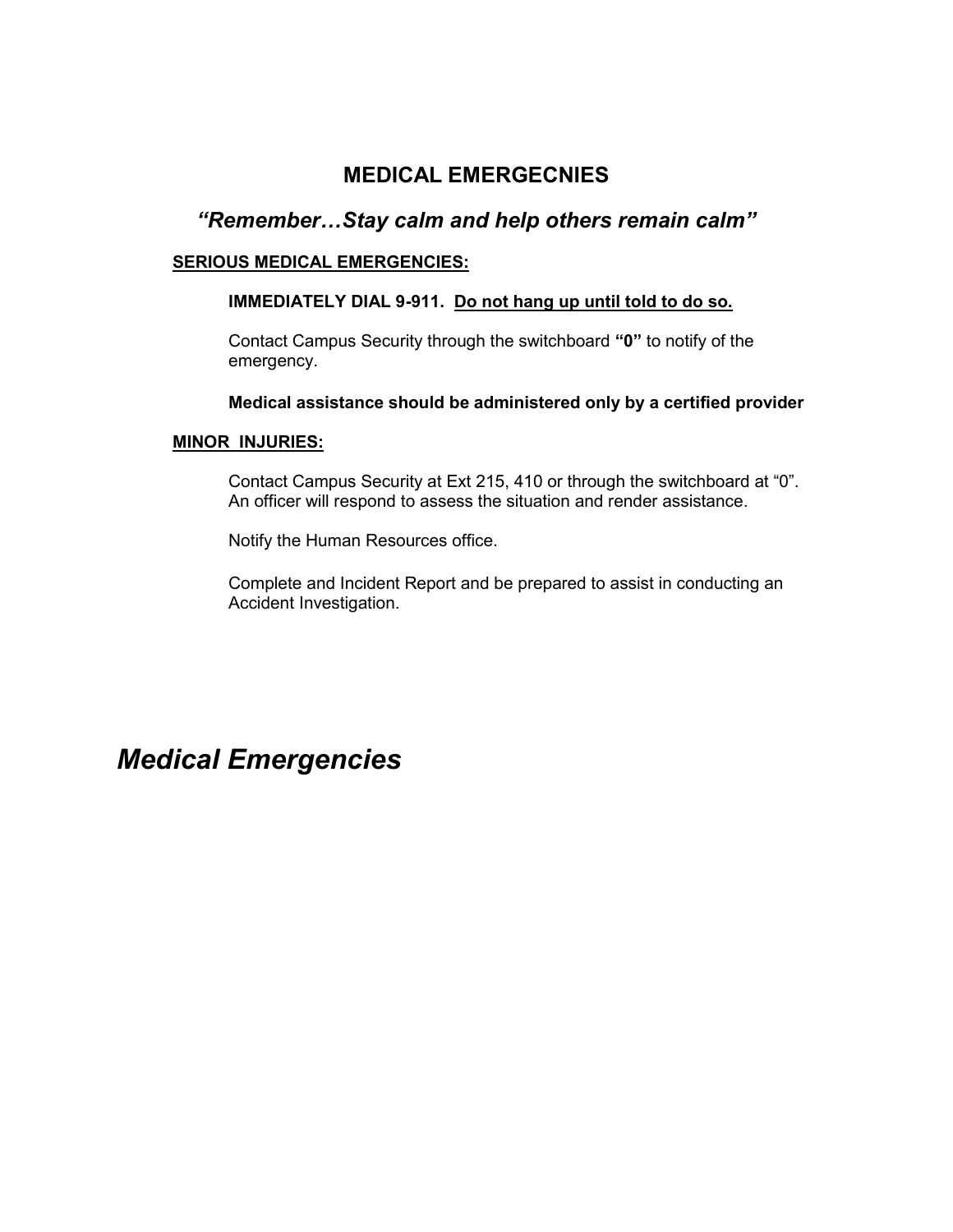#### *Things to Remember:*

When you are reporting an emergency situation, the fastest, most direc way to obtain emergency assistance is to call **"9-911"**. Give concise, a curate answers to the 911 operator. **Do not hang up until told to do so.**

Keep the victim still and comfortable

Do not move any injured person unless there is an immediate threat to his or her life. In case of a threat to life, move the victim only as far as Necessary.

Ask the victim, "Are you okay?" or "What is wrong?"

Check breathing, activate ERT and give CPR if necessary

Control serious bleeding by direct pressure on the wound

Continue to assist the victim until help arrives

Look for Medic-Alert or other medical ID tags

Question witnesses

# *Medical Emergencies*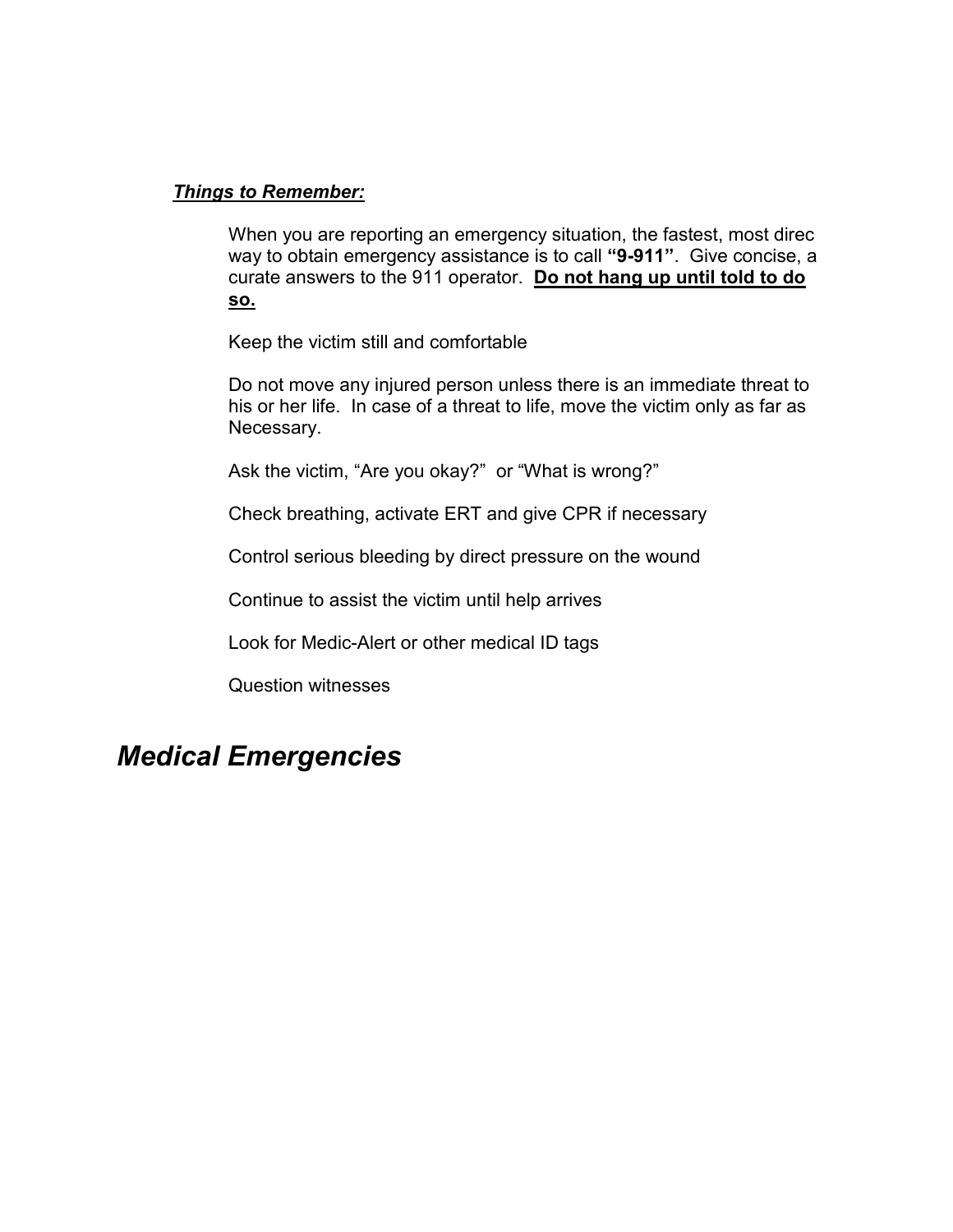## **HAZARDOUS MATERIALS**

#### **If you think you see a potentially hazardous material:**

Identify the potential threat to the College.

**DIAL 9-911 (on personal phones dial 911) and provide details.**

Contact campus security through the campus switchboard **"0"** as soon as possible to report the incident.

If a transport vehicle is involved, look for the insignia or the chemical codes of the potential health threats.

When reporting the incident, report the type of hazardous threat, if you know it. Report important information to the emergency responders, such as color and hazard symbol that was on the vehicle or container.

Take any steps you deem necessary to protect lives.

#### **Biological Hazardous Materials:**

Identify the potential threat to the College. Materials such as blood must be handled by an appropriately trained individual. Report important information to the emergency responders, such as color and hazard symbol that was on the vehicle or container. Take any steps you deem necessary to protect lives.

#### **Contaminated Persons:**

Isolate them to avoid contaminating others, BUT keep them in the immediate area. Obtain names for emergency personnel. First aid and decontamination will begin as soon as possible.

#### **Lab Instructors or Supervisors:**

Evacuate an affected area immediately. Seal off area to prevent further contamination.

# *Hazardous Materials*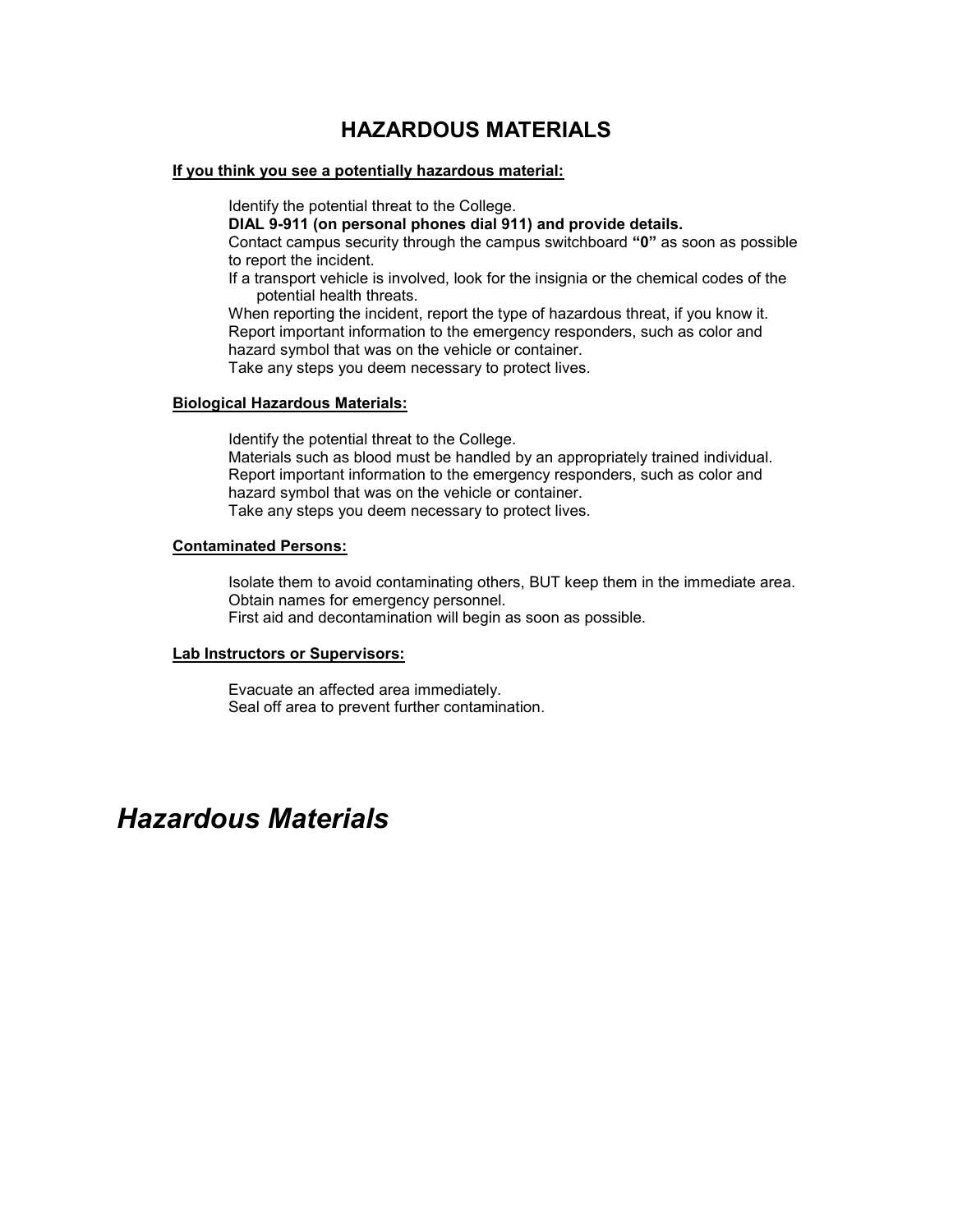## **FIRE**

## *"Remember…Stay calm and help others remain calm"*

### **If you discover or suspect a fire:**

#### **IMMEDIATELY DIAL 9-911. Do not hang up until told to do so.**

Contact Campus Security through the switchboard **"0"** to notify of the emergency.

Activate the nearest fire alarm.

Do not place yourself at risk by trying to put out the fire.

Evacuate the building by the nearest exit. Move to designated assembly area.

Close all doors behind you as you leave.

#### **Do not use elevators.**

#### **SURVIVAL TIPS:**

- When reporting an emergency situation, give concise, accurate answers to the 911 operator
- If you are trapped in a building on fire, hang an article of clothing, towel, etc. outside the window to mark your location. Stay close to the door where air is more breathable. Shout at regular intervals to alert emergency personnel.
- Know the locations of fire extinguishers, fire exits (an alternate exits), and the alarm system stations.
- There are few false alarms, so every alarm needs to be taken seriously. It is a myth to think you are safe as long as you do not smell smoke. Fire travels quickly and may block you escape route within minutes.

*Fire*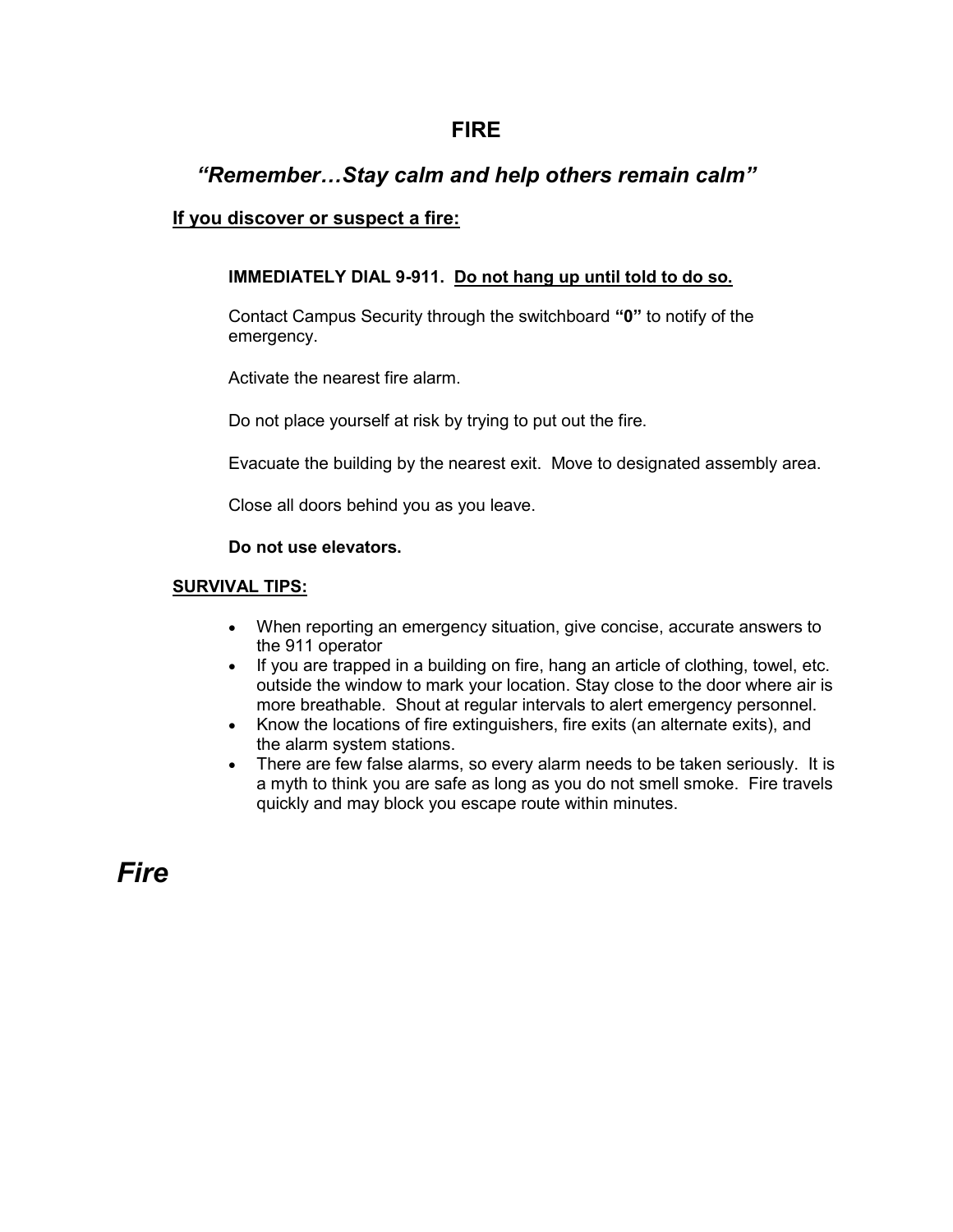## **BOMB THREAT**

## *"Remember…Stay calm and help others remain calm"*

#### **IF YOU RECEIVE A BOMB THREAT**: *DO NOT PANIC!*

Keep caller on the telephone for as long as possible and try to determine the reason for the placement of the alleged bomb and its location.

Ask the following questions:

When is the bomb going to explode? Where is it right now? What does it look like? What kind of bomb is it? What will cause it to explode? Did you place the bomb? Why? What is your name?

Make Note of Threat Language: Well-spoken, Incoherent, Foul, Irrational

Make Note of Caller's Voice: Calm, Nasal, Angry, Excited, Lisp, Slow, Raspy, Rapid, Deep, Soft, Loud, Clearing Throat, Crying, Whispering, Cracking Voice, Normal, Disguised, Deep Breathing, Accent, Slurred, Familiar, Distinct

Make Note of Background Noises: Quiet, Bedlam, Office Machine, Voices, Animals, Factory Machine, Music, Airplanes, Cellular Phone, Radios, Party Noise, Street Traffic, Static, PA system

#### **IMMEDIATELY DIAL 9-911. Do not hang up until told to do so.**

- Contact Campus Security through the switchboard **"0"** to notify of the emergency.
- Wait for decision on whether to stay in place or evacuate.
- If asked, look for unusual devices and listen for suspicious noises.
- If asked, look for and report any items that may be out of place.
- If ordered to evacuate, stay in designated areas until you are told it is safe to return to the building.

# *Bomb Threat*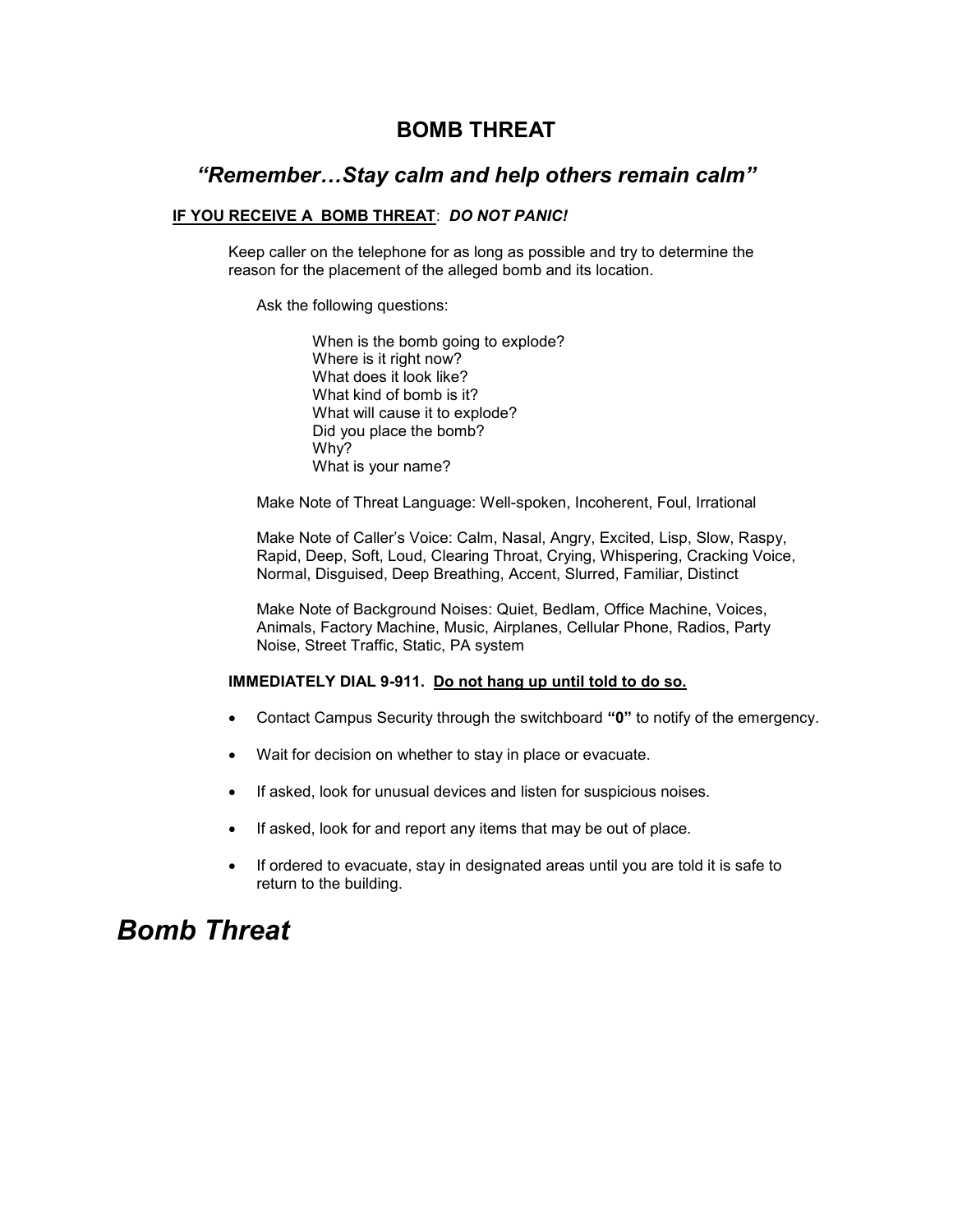# **BOMB THREAT REPORT FORM**

| Keep caller on the telephone for as long as possible and ascertain answers to the<br>following questions, if possible: |  |  |
|------------------------------------------------------------------------------------------------------------------------|--|--|
|                                                                                                                        |  |  |
|                                                                                                                        |  |  |
|                                                                                                                        |  |  |
|                                                                                                                        |  |  |
|                                                                                                                        |  |  |
|                                                                                                                        |  |  |
|                                                                                                                        |  |  |
|                                                                                                                        |  |  |
|                                                                                                                        |  |  |
| Try to determine the following by listening carefully:                                                                 |  |  |
| What is the approximate age and gender of the caller? __________________________                                       |  |  |
| Did the caller have any noticeable voice characteristics? _______________________                                      |  |  |
| Were there any noticeable background noises during the phone call?                                                     |  |  |
|                                                                                                                        |  |  |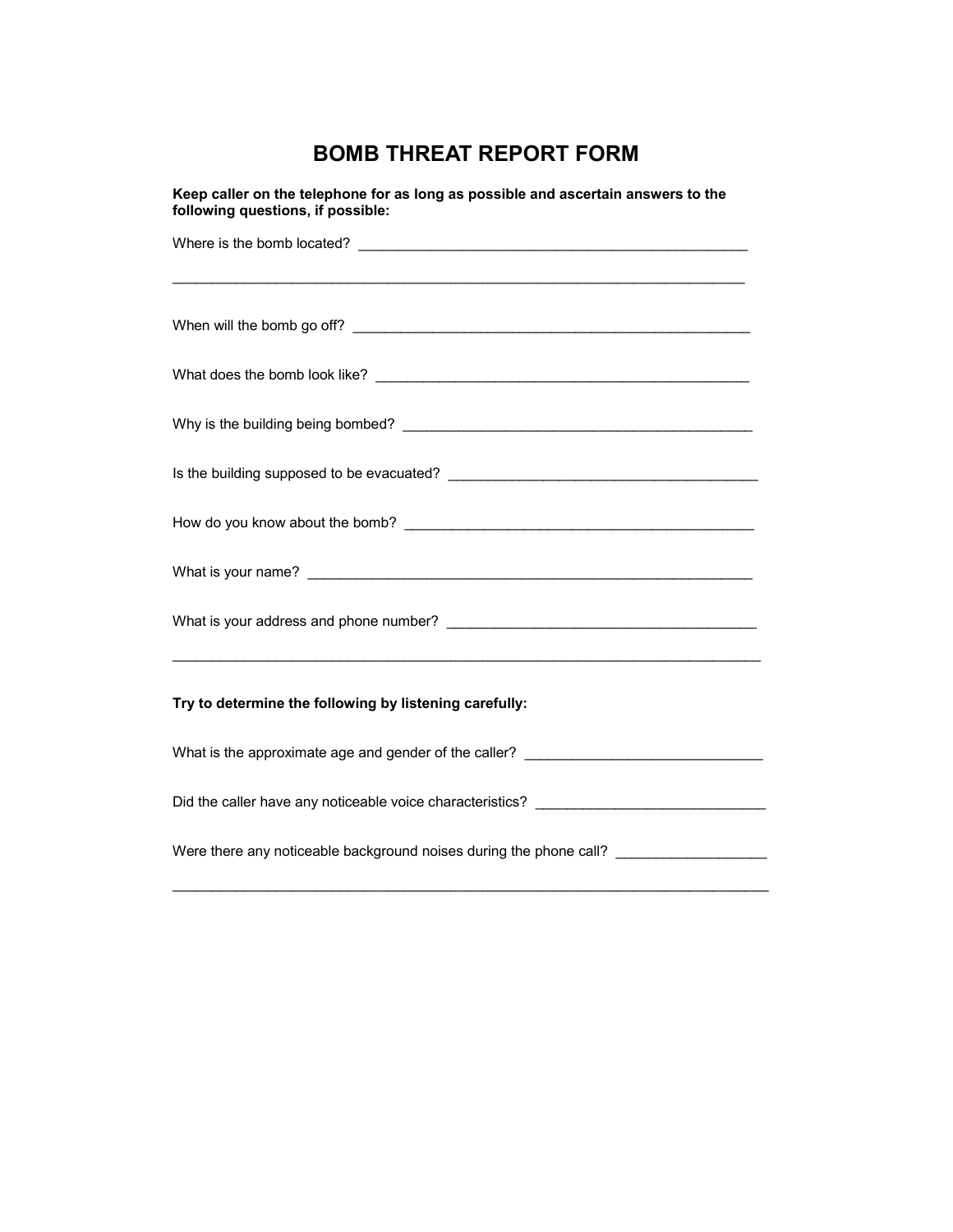## **THREATENING WEATHER**

As time permits, the Emergency Response Team will meet and determine:

If the campus will close before the day begins.

If the campus will remain open and the students/employees will remain safe on the campus until the threat is over.

If the campus will close and all students and employees will leave the campus.

As decisions are made, directives will be communicated as needed through one or more of the following methods:

"Regroup" notification system.

Campus phones, campus email, the college website, radio/TV, staff phone trees, or hand-delivered documents to each classroom/lab and office.

The Emergency Response Team may evacuate a designated building(s) due to circumstances that would designate staying in place to be considered dangerous.

If you receive instructions not to come on campus, remain home.

If you receive instructions to remain in place, do not leave your area until you receive an ―all clear.

If you receive instructions to leave the campus, do so in a calm and orderly manner.

# *Threatening Weather*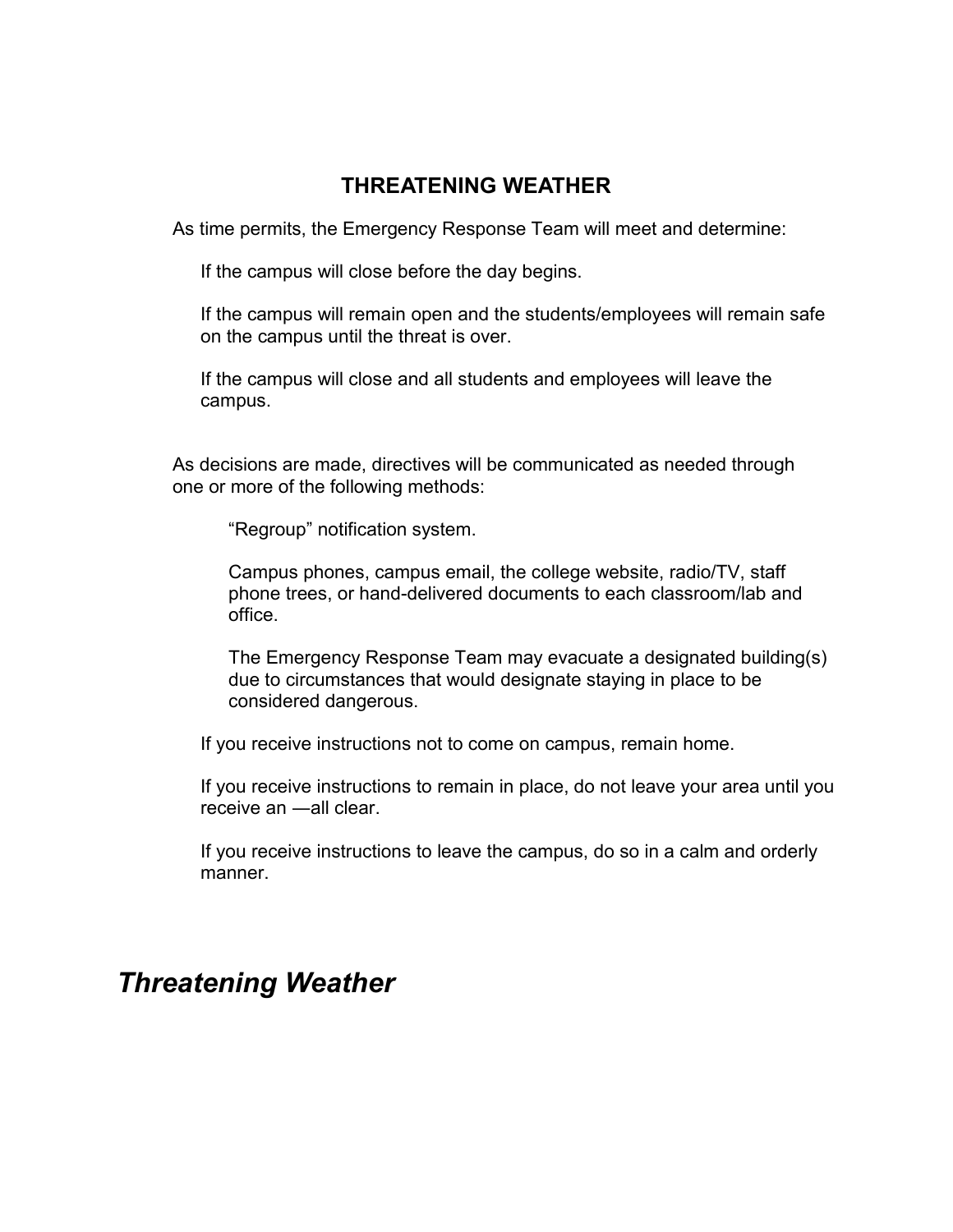## **INTRUDER ON COLLEGE GROUNDS**

## *"Remember…Stay calm and help others remain calm"*

#### **Hostile Intruder(s) on the Grounds of the College**

When a hostile person(s) is/are actively causing death or serious physical injury or the threat of imminent death or serious physical injury to person(s) on the campus, the following procedures are recommended:

#### **IMMEDIATELY DIAL 9-911. Do not hang up until told to do so.**

Contact Campus Security through the switchboard **"0"** to notify of the emergency.

Run away from the threat if you can, as fast as you can. Do not run in a straight line. Use trees, vehicles, and other objects to block you from the view of intruders. Summon help and warn others.

If you decide to hide, take into consideration the area in which you are hiding.

*Consider: Will I be found here? Is this really a good spot to remain hidden?*

If the person(s) is/are causing death or serious physical injury to others, and you are unable to run or hide, play dead if other victims are around you If caught in an open area outside and you have no other option, fight back. This is dangerous, but depending on your situation, this could be your last option.

If you are caught by the intruder and you are not going to fight back, do not look the intruder in the eyes, and obey all commands. Do not appear to pose a challenge—be submissive.

Once the police arrive, obey all commands. This may involve being handcuffed or made to put your hands in the air. This is done for safety reasons, and once circumstances are evaluated by the police, they will give you further directions to follow.

# *Intruder*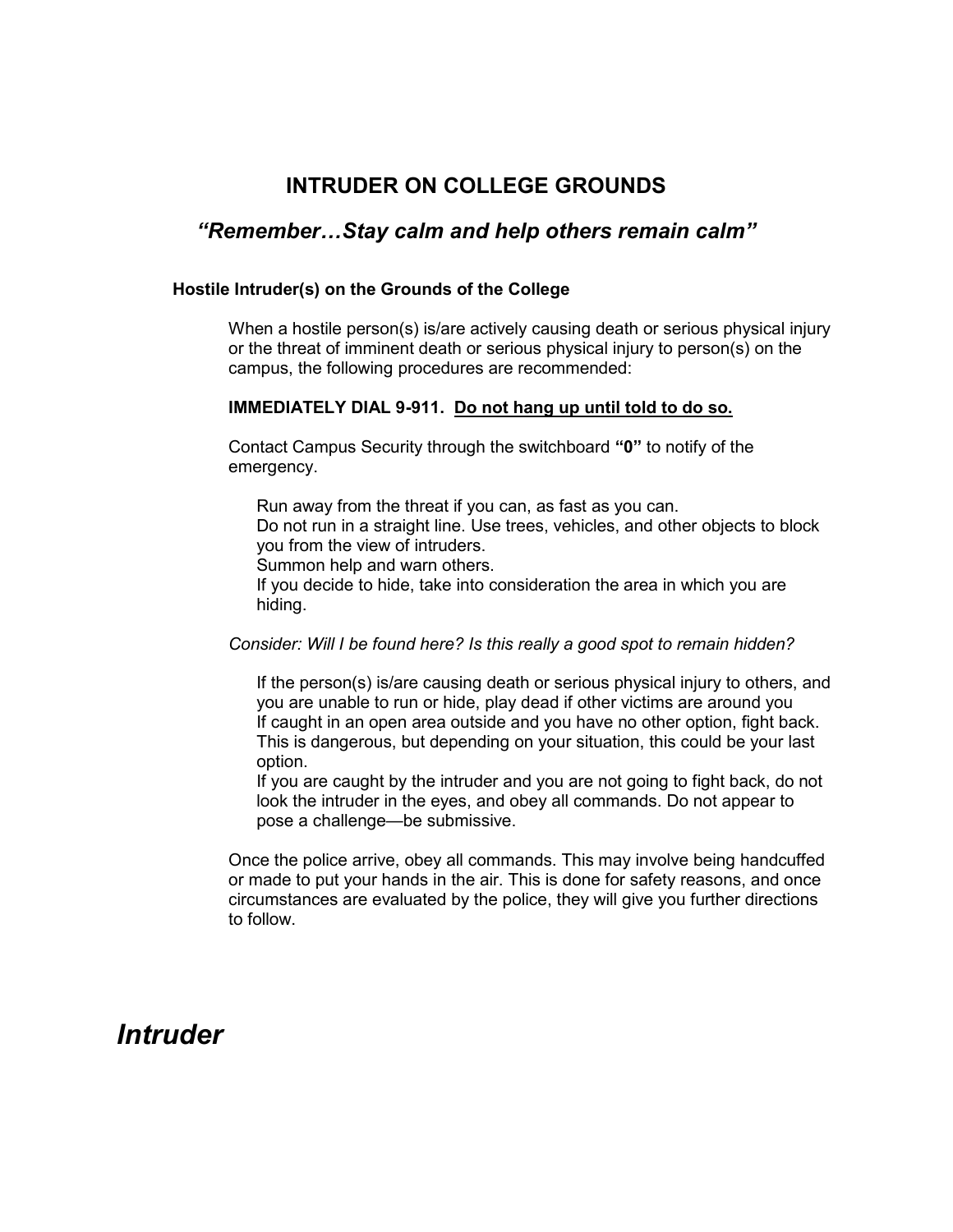## **INTRUDER IN A BULIDING**

## *"Remember…Stay calm and help others remain calm"*

#### **Hostile Intruder in a Building**

When a hostile person(s) is/are actively causing death or serious bodily injury, or the threat of imminent death or serious bodily injury to person(s) within a building, the following procedures are recommended. While the guide refers primarily to academic buildings, it should be stated that these procedures are also relevant to administrative buildings and other common buildings on the campus.

#### **IMMEDIATELY DIAL 9-911. Do not hang up until told to do so.**

Contact campus security through the campus switchboard **"0"** as soon as possible to report the incident

- If the person(s) is/are causing death or serious physical injury to others, and you are to immediately lock the students and yourself in the classroom if possible.
- Do not sound the fire alarm. A fire alarm would signal the occupants to evacuate the building and thus place them in potential harm as they attempt to exit.
- Lock the windows and close blinds or curtains, covering any windows or openings that have a direct line of sight into the hallway.
- Stay away from the windows.
- Turn off lights and all audio equipment.
- Try to remain as calm as possible.
- Spread out and fight back.
- Keep classrooms secure until law enforcement arrives and gives you directions.

If you are not in a classroom:

- Try to get to a classroom or an office.
- Stay out of open areas and be as quiet as possible.

# *Intruder*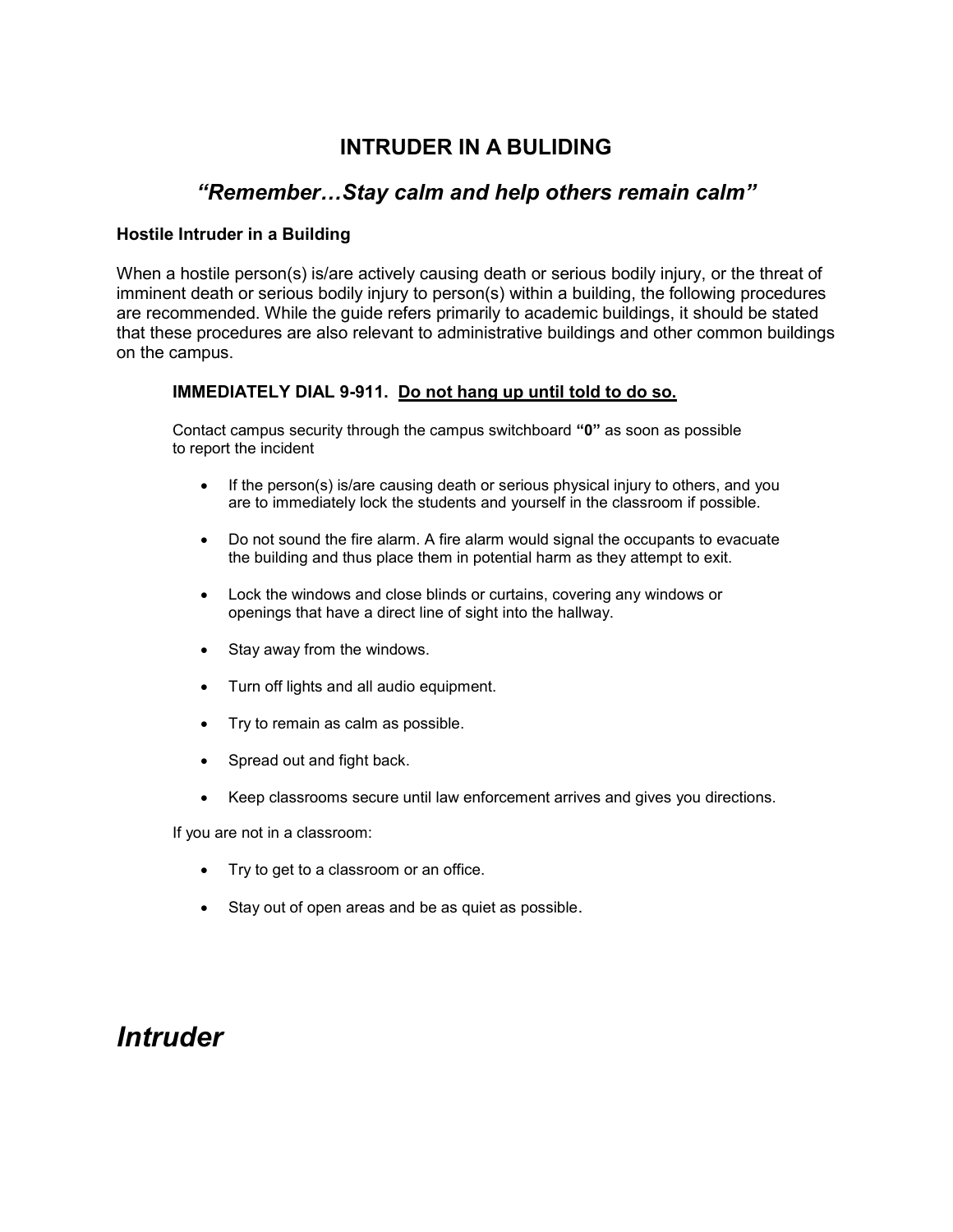## **INTRUDER IN A BULIDING**

## *"Remember…Stay calm and help others remain calm"*

If for some reason you are caught in an open area such as a hallway or lounge, you must decide what you are going to do. This is a very crucial time and it can possibly mean life or death:

- You can try to hide, but make sure it is a well-hidden space or you may be found as the intruder moves through the building looking for victims.
- If you think you can safely make it out of the building by running, do so.
- If you decide to run, do not run in a straight line. Attempt to keep objects such as, desks, cabinets, fixtures, etc. between you and the hostile person(s). Once outside, do not run in a straight line. Use trees, vehicles, and other objects to block you from the view of intruders.
- If the person(s) is/are causing death or serious physical injury to others, and you are unable to run or hide, play dead if other victims are around you.
- As a last option, if you are caught in an open area in a building, fight back. This is dangerous, but depending on your situation, this could be your last option.
- If you are caught by the intruder and are not going to fight back, obey all commands and do not look the intruder in the eyes.
- Once the police arrive, obey all commands. This may involve being handcuffed, or keeping your hands in the air. This is done for safety reasons. Once circumstances are evaluated by the police, they will give you further directions to follow.

*Intruder*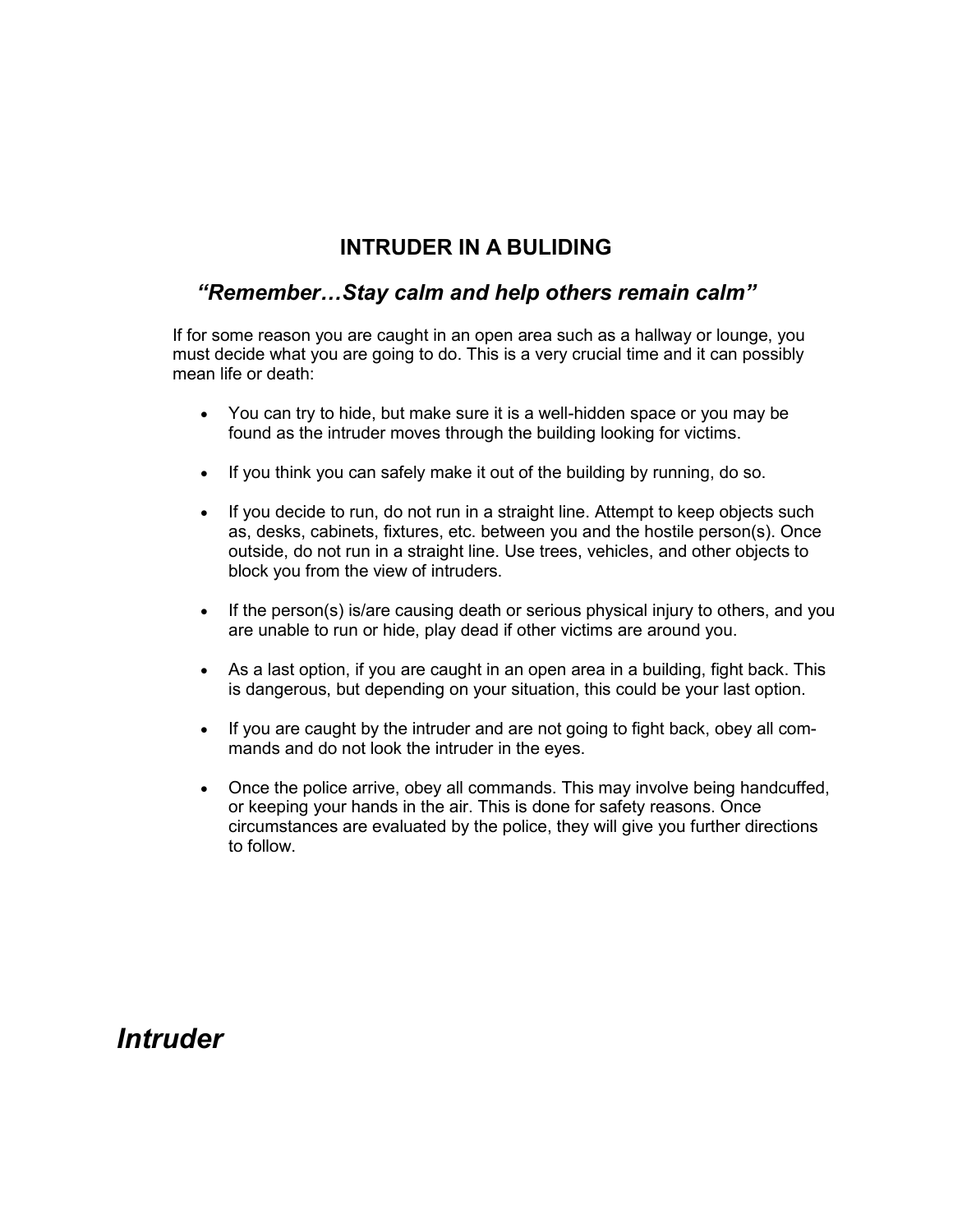## **SUSPICIOUS PERSON/HOSTAGE**

## *"Remember…Stay calm and help others remain calm"*

#### **Suspicious Person(s)**

Contact campus security through the campus switchboard (0) as soon as possible to report the incident, or 9-911 (on personal phones dial 911) and provide details.

If the suspicious person is in possession of a weapon, notify call 9-911 (on Personal phones dial 911) and provide details.

Contact campus security through the campus switchboard (0) as soon as possible to report the incident.

If you are faculty or staff, and the suspicious person is in a classroom, call 9-911 (on personal phones dial 911) and provide details.

Contact campus security through the campus switchboard (0) as soon as possible to report the incident.

#### *If a hostage situation develops, follow these additional procedures:*

Call 9-911 (on personal phones dial 911) and provide details.

Contact campus security through the campus switchboard (0) as soon as possible to report the incident.

Gather all facts regarding the situation: Keep notes on the times and an communication from the hostage taker and other witness information.

Do not initiate communication with the hostage taker. If communication becomes necessary, restrict it to one person until law enforcement takes over.

Follow all orders given by law enforcement.

# *Suspicious Person/Hostage*